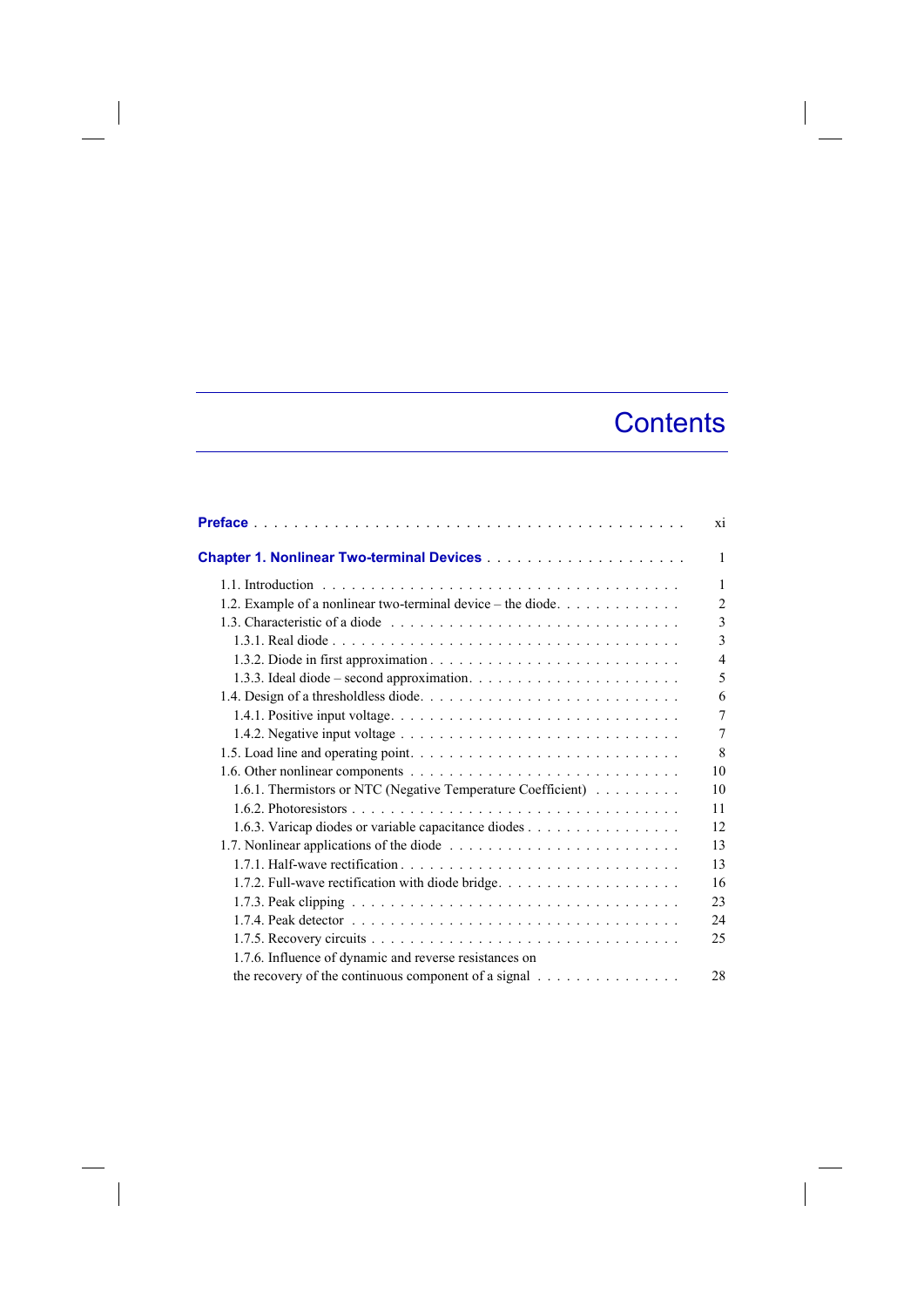$\overline{\phantom{a}}$ 

 $\begin{array}{c} \hline \end{array}$ 

|                                                           | 36  |
|-----------------------------------------------------------|-----|
|                                                           | 37  |
|                                                           | 39  |
|                                                           | 42  |
|                                                           | 54  |
|                                                           | 83  |
|                                                           | 83  |
|                                                           | 84  |
|                                                           | 85  |
|                                                           | 85  |
|                                                           | 87  |
|                                                           | 87  |
|                                                           | 88  |
|                                                           | 88  |
|                                                           | 88  |
|                                                           | 91  |
|                                                           | 91  |
|                                                           | 94  |
|                                                           | 96  |
| 2.5.4. Phase-shift oscillator with operational amplifier  | 97  |
|                                                           | 98  |
|                                                           | 105 |
|                                                           | 105 |
| 2.6.2. Principle of the bridge oscillator with            |     |
|                                                           | 106 |
| 2.6.3. Study of the bridge oscillator in the general case | 107 |
|                                                           | 108 |
| 2.6.5. Study of the Wien bridge oscillator as one         |     |
|                                                           | 111 |
|                                                           | 113 |
|                                                           | 113 |
|                                                           | 114 |
|                                                           | 115 |
|                                                           | 116 |
|                                                           | 116 |
|                                                           | 116 |
|                                                           | 117 |
|                                                           | 120 |
|                                                           | 120 |
|                                                           | 121 |

 $\Big\}$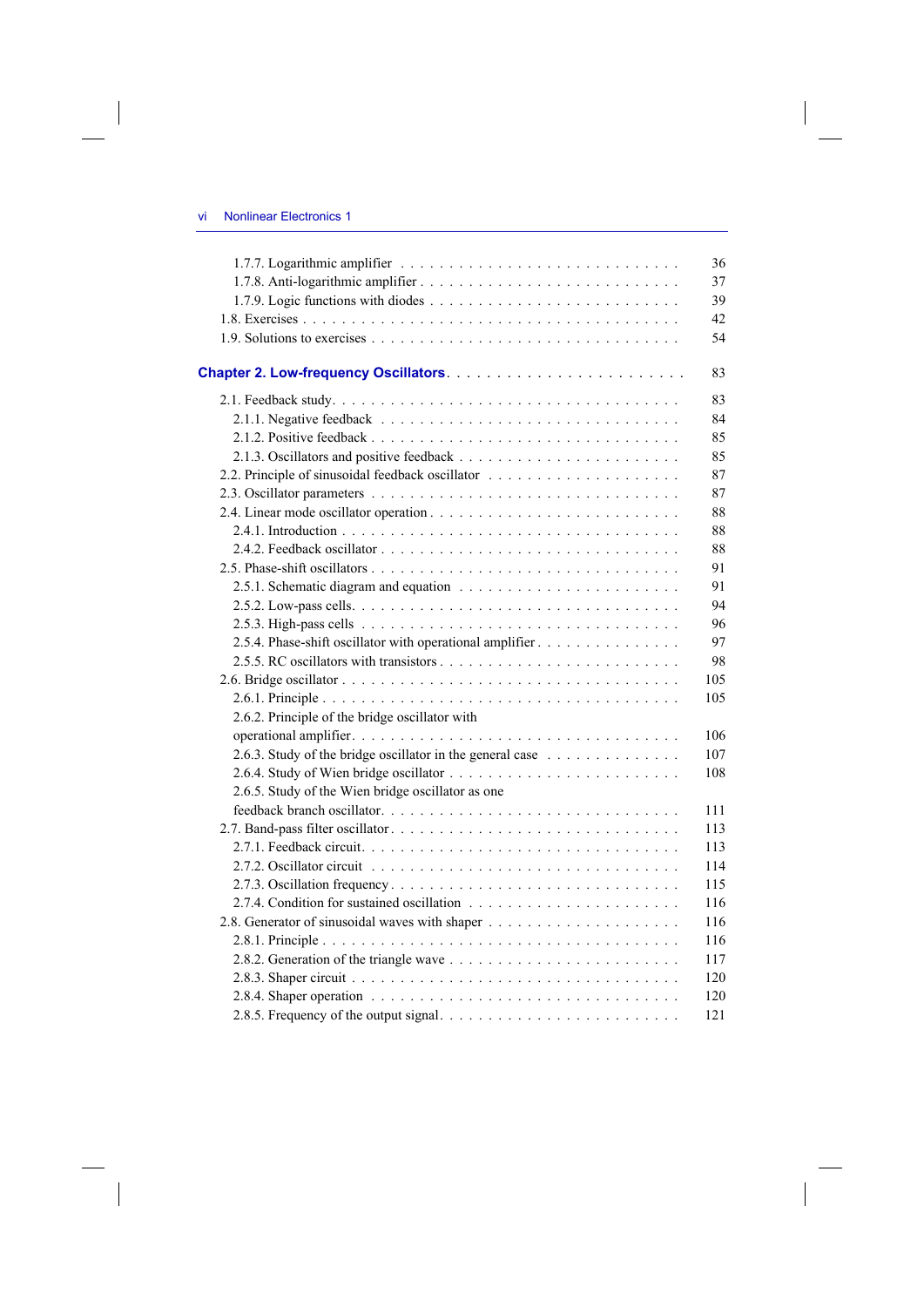| 3.1.2. Study of the evolution of output voltage:         |
|----------------------------------------------------------|
|                                                          |
| 3.2. High-frequency oscillators with discrete components |
|                                                          |
|                                                          |
|                                                          |
|                                                          |
|                                                          |
|                                                          |
|                                                          |
|                                                          |
|                                                          |
| 3.4.4. Oscillation frequency and condition for           |
|                                                          |
|                                                          |
|                                                          |
|                                                          |
|                                                          |
|                                                          |
|                                                          |
|                                                          |
|                                                          |
|                                                          |
|                                                          |
|                                                          |
|                                                          |
|                                                          |
| 3.7.3. Equivalent impedance of quartz crystal            |
|                                                          |
|                                                          |
|                                                          |
|                                                          |
|                                                          |
|                                                          |
|                                                          |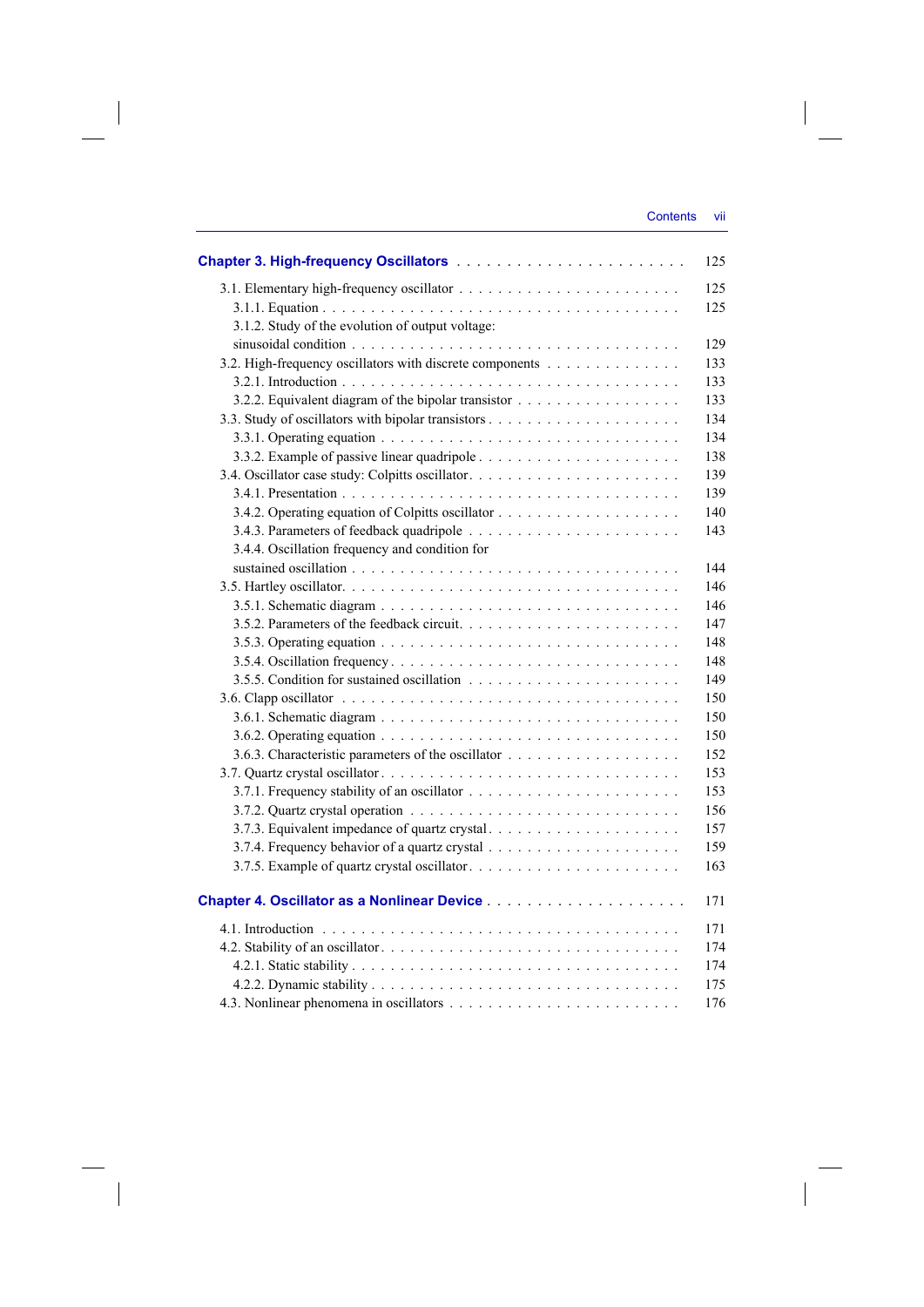$\overline{\phantom{a}}$ 

 $\overline{\phantom{a}}$ 

|                                                              | 181 |
|--------------------------------------------------------------|-----|
| 4.5. Amplitude of the output signal: first harmonic method.  | 183 |
|                                                              | 183 |
|                                                              | 184 |
|                                                              | 187 |
|                                                              | 204 |
|                                                              | 235 |
|                                                              | 235 |
|                                                              | 236 |
|                                                              | 239 |
| 5.3.1. Case of a low-pass cell – integrating circuit         | 239 |
| 5.3.2. Case of a high-pass cell – differentiating circuit    | 245 |
|                                                              | 250 |
|                                                              | 250 |
|                                                              | 252 |
| 5.4.3. Logical functions with a switching transistor.        | 253 |
|                                                              | 255 |
|                                                              | 255 |
|                                                              | 255 |
|                                                              | 255 |
|                                                              | 256 |
|                                                              | 257 |
|                                                              | 258 |
|                                                              | 261 |
|                                                              | 262 |
|                                                              | 263 |
|                                                              | 265 |
| 6.4. Astable circuit with voltage-controlled frequency       | 266 |
|                                                              | 266 |
|                                                              | 268 |
| 6.5. Timer-based astable circuit (555 integrated circuit)    | 271 |
|                                                              | 271 |
| 6.5.2. Operating principle of the 555-based astable circuit. | 273 |
|                                                              | 275 |
|                                                              | 277 |
|                                                              | 278 |
|                                                              | 278 |
|                                                              | 281 |